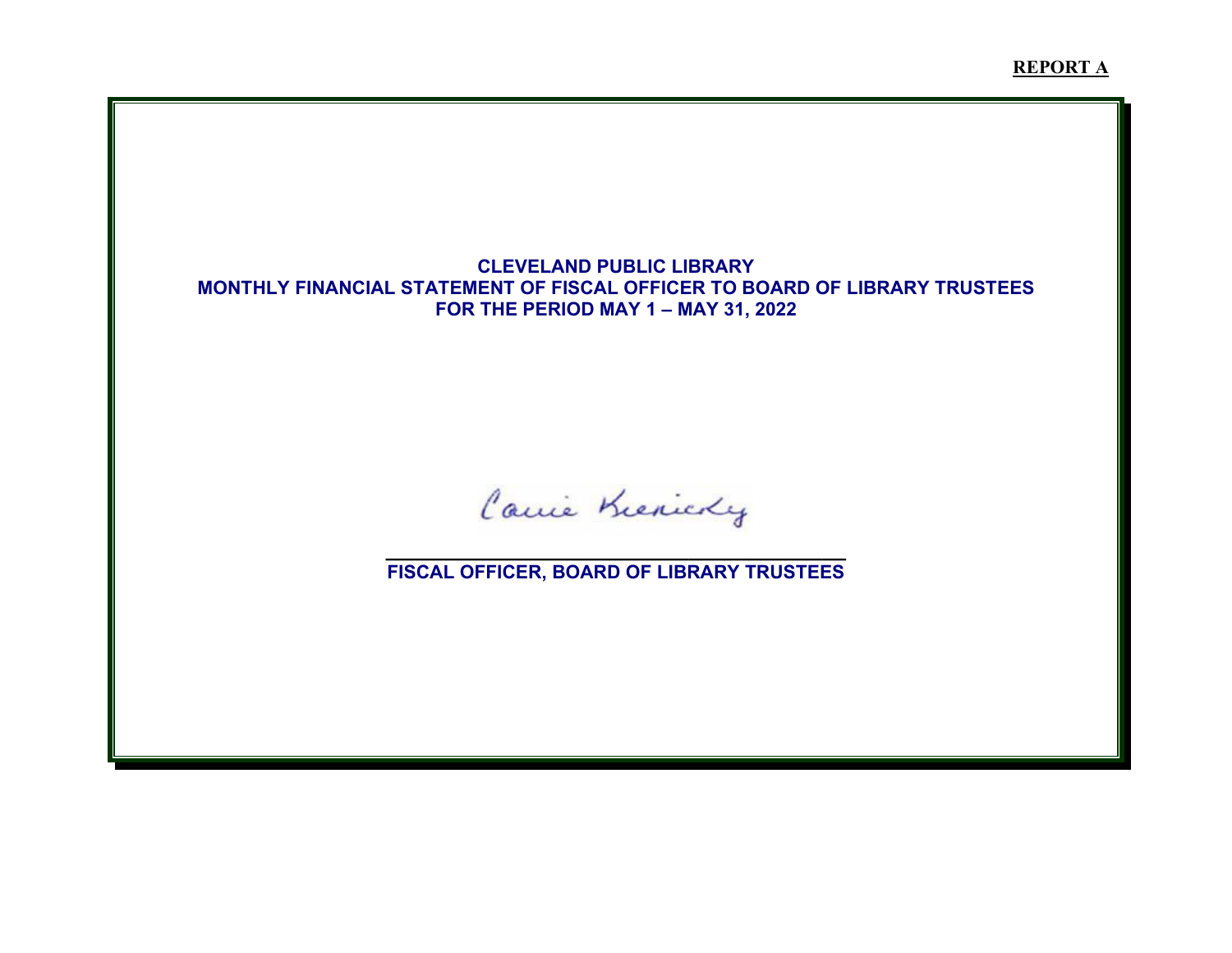# **Cleveland Public Library Revenues, Expenditures and Changes in Fund Balance For the Period Ending May 31, 2022**

|    |                                                                               | <b>General Fund</b> | <b>Special</b><br>Revenue | <b>Debt Service</b> | Capital<br>Projects | Permanent      | <b>Agency</b> | <b>Total</b>     |
|----|-------------------------------------------------------------------------------|---------------------|---------------------------|---------------------|---------------------|----------------|---------------|------------------|
| 41 | Taxes                                                                         | 21, 151, 539.54     | 0.00                      | 0.00                | 0.00                | 0.00           | 0.00          | 21,151,539.54    |
| 42 | Intergovernmental                                                             | 12,994,580.16       | 654,260.03                | 0.00                | 0.00                | 0.00           | 0.00          | 13,648,840.19    |
| 43 | Fines & Fees                                                                  | 58,362.90           | 0.00                      | 0.00                | 0.00                | 0.00           | 0.00          | 58,362.90        |
| 44 | <b>Investment Earnings</b>                                                    | 183,367.31          | 127,261.04                | 289.79              | 93,864.83           | 38,487.34      | 0.00          | 443,270.31       |
| 45 | <b>Charges for Services</b>                                                   | 0.00                | 2,996,860.66              | 0.00                | 0.00                | 0.00           | 0.00          | 2,996,860.66     |
| 46 | <b>Contributions &amp; Donations</b>                                          | 0.00                | 391,234.66                | 0.00                | 0.00                | 0.00           | 0.00          | 391,234.66       |
| 48 | Miscellaneous Revenue                                                         | 98,103.30           | 13,750.00                 | 0.00                | 5,200,000.00        | 0.00           | 30,955.98     | 5,342,809.28     |
|    | <b>Total Revenues</b>                                                         | \$34,485,953.21     | \$4,183,366.39            | \$289.79            | \$5,293,864.83      | \$38,487.34    | \$30,955.98   | \$44,032,917.54  |
| 51 | Salaries/Benefits                                                             | 15,935,630.32       | 1,417,178.07              | 0.00                | 0.00                | 6,598.41       | 0.00          | 17,359,406.80    |
| 52 | Supplies                                                                      | 266,638.26          | 122,410.64                | 0.00                | 959.59              | 0.00           | 0.00          | 390,008.49       |
| 53 | <b>Purchased/Contracted Services</b>                                          | 4,823,233.98        | 1,440,634.82              | 0.00                | 10,982.93           | 5,012.90       | 0.00          | 6,279,864.63     |
| 54 | <b>Library Materials</b>                                                      | 1,981,238.06        | 602,296.79                | 0.00                | 0.00                | 40,127.13      | 0.00          | 2,623,661.98     |
| 55 | Capital Outlay                                                                | 346,593.66          | 29,556.83                 | 0.00                | 9,913,257.69        | 0.00           | 0.00          | 10,289,408.18    |
| 56 | Debt Service                                                                  | 0.00                | 0.00                      | 0.00                | 0.00                | 0.00           | 0.00          | 0.00             |
| 57 | Miscellaneous Expenses                                                        | 91,144.76           | 10,467.88                 | 0.00                | 0.00                | 0.00           | 29,275.40     | 130,888.04       |
|    | <b>Total Expenditures</b>                                                     | \$23,444,479.04     | \$3,622,545.03            | \$0.00              | \$9,925,200.21      | \$51,738.44    | \$29,275.40   | \$37,073,238.12  |
|    | <b>Revenue Over/(Under) Expenditures</b>                                      | \$11,041,474.17     | \$560,821.36              | \$289.79            | \$(4,631,335.38)    | \$(13,251.10)  | \$1,680.58    | \$6,959,679.42   |
| 95 | Notes Issued                                                                  | 0.00                | 0.00                      | 0.00                | 0.00                | 0.00           | 0.00          | 0.00             |
| 98 | Advances                                                                      | 10,000.00           | (10,000.00)               | 0.00                | 0.00                | 0.00           | 0.00          | 0.00             |
| 99 | Transfers                                                                     | (7, 294, 215.15)    | 0.00                      | 3,294,215.15        | 4,000,000.00        | 0.00           | 0.00          | 0.00             |
|    | <b>Total Other Sources / Uses</b><br><b>Revenue &amp; Other Sources Over/</b> | \$(7,284,215.15)    | \$(10,000.00)             | \$3,294,215.15      | \$4,000,000.00      | \$0.00         | \$0.00        | \$0.00           |
|    | (Under) Expenditures & Other Uses                                             | \$3,757,259.02      | \$550,821.36              | \$3,294,504.94      | $$$ (631,335.38)    | \$(13,251.10)  | \$1,680.58    | \$6,959,679.42   |
|    | <b>Beginning Year Cash Balance</b>                                            | \$38,408,564.99     | \$22,419,100.86           | \$0.00              | \$73,755,975.60     | \$4,957,429.77 | \$14,346.26   | \$139,555,750.90 |
|    | <b>Current Cash Balance</b>                                                   | \$42,165,824.01     | \$22,969,922.22           | \$3,294,838.36      | \$73,124,640.22     | \$4,944,178.67 | \$16,026.84   | \$146,515,430.32 |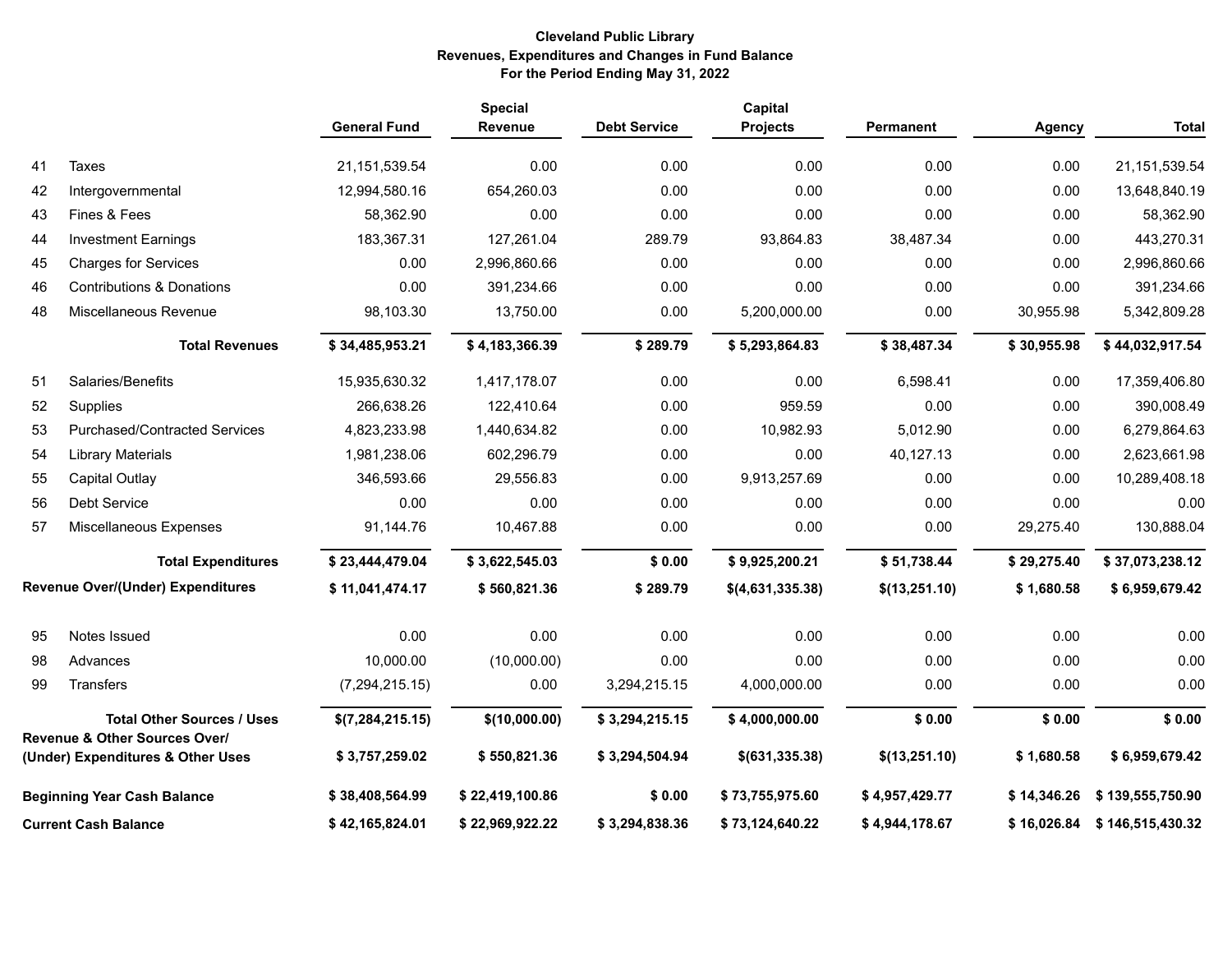#### **Cleveland Public Library Certified Revenue, Appropriations and Balances For the Period Ending May 31, 2022 General Fund**

|                             | <b>Certified</b><br>Revenue (1) | <b>Income</b><br><b>To Date</b> | <b>Balance</b>    | <b>Percent</b><br><b>To Date</b> | <b>Percent</b><br><b>Prior</b><br>Year |
|-----------------------------|---------------------------------|---------------------------------|-------------------|----------------------------------|----------------------------------------|
| PLF State Income Tax        | 25,288,857                      | 11.774.831                      | 13.514.026        | 47%                              | 42%                                    |
| <b>General Property Tax</b> | 35.317.742                      | 21.151.540                      | 14.166.202        | 60%                              | 56%                                    |
| Rollback, Homestead, CAT    | 2,500,000                       | 1.219.749                       | 1,280,251         | 49%                              | 54%                                    |
| Fines & Fees                | 119.635                         | 58,363                          | 61.272            | 49%                              | 31%                                    |
| <b>Investment Earnings</b>  | 354.077                         | 183.367                         | 170.710           | 52%                              | 51%                                    |
| <b>Miscellaneous</b>        | 814.192                         | 98,103                          | 716.089           | 12%                              | 10%                                    |
| Return of Advances Out      | 0                               | 85.000                          | (85,000)          |                                  |                                        |
| <b>Total</b>                | 64,394,503                      | \$34.570.953                    | 29,823,550<br>\$. | 54%                              | 50%                                    |

|                           |                  |                                |                  |                               | <b>Percent</b> |
|---------------------------|------------------|--------------------------------|------------------|-------------------------------|----------------|
|                           | Appropriation(2) | Expended/<br><b>Encumbered</b> | <b>Balance</b>   | <b>Percent</b><br>To Date (3) | Prior<br>Year  |
| Salaries/Benefits         | 40,938,995       | 15,981,207                     | 24,957,788       | 39%                           | 39%            |
| Supplies                  | 957.118          | 388,167                        | 568,950          | 41%                           | 44%            |
| <b>Purchased Services</b> | 13,456,912       | 8,772,464                      | 4,684,447        | 65%                           | 66%            |
| Library Materials         | 11,916,271       | 6,178,885                      | 5,737,386        | 52%                           | 49%            |
| Capital Outlay            | 1,050,702        | 438,657                        | 612,044          | 42%                           | 34%            |
| Other                     | 196,789          | 137,575                        | 59,214           | 70%                           | 72%            |
| <b>Subtotal</b>           | \$<br>68,516,786 | \$31,896,957                   | \$36,619,829     | 47%                           | 46%            |
| Advances Out              | 0                | 75,000                         | (75,000)         |                               |                |
| Transfers Out             | 7,294,215        | 7,294,215                      | 0                | 100%                          | 100%           |
| Total                     | \$<br>75,811,001 | 39,266,172<br>\$               | 36.544.829<br>S. | 52%                           | 59%            |

Note (2): Total Amended Appropriation of \$65,919,329.97 plus carried forward encumbrance of \$9,891,671.40. Note (3): Subtotal includes 34% expended and 13% encumbered. Note (1): Certificate from Cuyahoga County Budget Commission dated April 20, 2022 (includes Advances Out).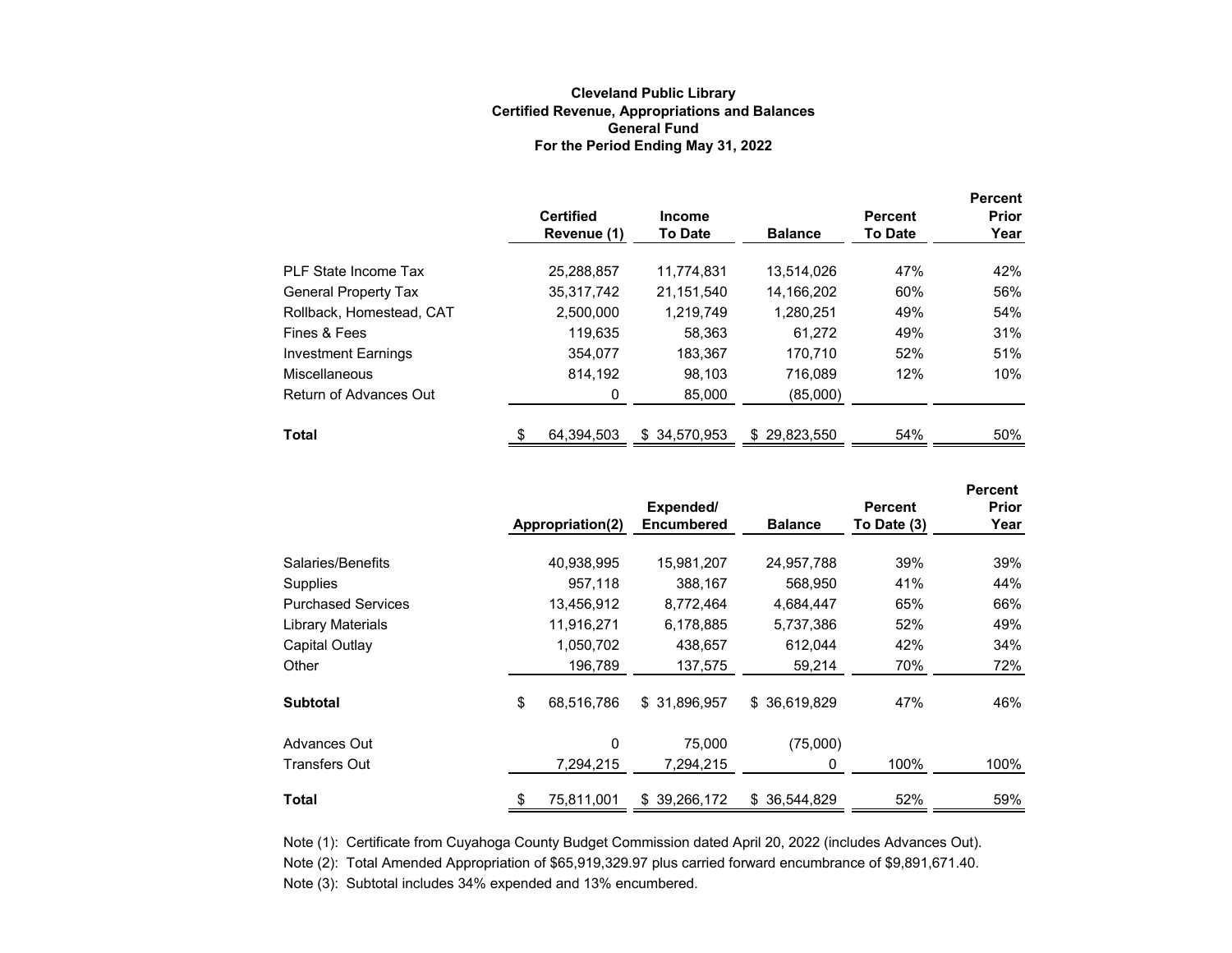|       |                                  | <b>Current</b><br>Year<br>Appropriation | <b>Total</b><br>Appropriated<br><b>Funds</b> | <b>Current</b><br>Year<br><b>Expenditures</b> | <b>Encumbered</b><br>and<br><b>Unpaid</b> | <b>Unencumbered</b><br><b>Balance</b> |
|-------|----------------------------------|-----------------------------------------|----------------------------------------------|-----------------------------------------------|-------------------------------------------|---------------------------------------|
| 51110 | <b>Professional Salaries</b>     | 12,449,771.01                           | 12,917,441.08                                | 5,155,280.05                                  | 0.00                                      | 7,762,161.03                          |
| 51120 | <b>Clerical Salaries</b>         | 9,826,867.25                            | 10,187,088.50                                | 3,828,106.85                                  | 0.00                                      | 6,358,981.65                          |
| 51130 | <b>Non-Clerical Salaries</b>     | 1,087,066.52                            | 1,113,323.07                                 | 343,634.02                                    | 0.00                                      | 769,689.05                            |
| 51140 | <b>Buildings Salaries</b>        | 5,330,826.31                            | 5,517,716.12                                 | 2,063,727.86                                  | 0.00                                      | 3,453,988.26                          |
| 51150 | <b>Other Salaries</b>            | 361,866.50                              | 375,957.43                                   | 149,731.12                                    | 0.00                                      | 226,226.31                            |
| 51180 | Severance Pay                    | 66,835.38                               | 231,034.89                                   | 220,254.00                                    | 0.00                                      | 10,780.89                             |
| 51190 | Non-Base Pay                     | 426,639.62                              | 456,674.15                                   | 358,965.25                                    | 0.00                                      | 97,708.90                             |
| 51400 | <b>OPERS</b>                     | 4,106,683.79                            | 4,260,729.38                                 | 1,676,662.57                                  | 0.00                                      | 2,584,066.81                          |
| 51610 | <b>Health Insurance</b>          | 4,818,325.77                            | 5,003,626.82                                 | 1,840,639.29                                  | 0.00                                      | 3,162,987.53                          |
| 51611 | Dental Insurance                 | 202,900.82                              | 219,042.01                                   | 80,148.28                                     | 0.00                                      | 138,893.73                            |
| 51612 | Vision Insurance                 | 15,811.63                               | 15,811.63                                    | 6,034.10                                      | 0.00                                      | 9,777.53                              |
| 51620 | Life Insurance                   | 12,988.80                               | 14,158.00                                    | 5,316.62                                      | 0.00                                      | 8,841.38                              |
| 51625 | Short Term Disability Insuranc   | 49,478.37                               | 51,613.61                                    | 20,968.90                                     | 0.00                                      | 30,644.71                             |
| 51630 | <b>Workers Compensation</b>      | 79,317.60                               | 80,180.26                                    | (1,431.80)                                    | 0.00                                      | 81,612.06                             |
| 51640 | <b>Unemployment Compensation</b> | 25,000.00                               | 45,527.63                                    | 8,776.26                                      | 36,751.37                                 | 0.00                                  |
| 51650 | Medicare - ER                    | 398,171.11                              | 415,688.52                                   | 164,480.53                                    | 453.72                                    | 250,754.27                            |
| 51900 | <b>Other Benefits</b>            | 20,276.52                               | 33,382.29                                    | 14,336.42                                     | 8,371.68                                  | 10,674.19                             |
|       | <b>Salaries/Benefits</b>         | \$39,278,827.00                         | \$40,938,995.39                              | \$15,935,630.32                               | \$45,576.77                               | \$24,957,788.30                       |
| 52110 | <b>Office Supplies</b>           | 39,095.00                               | 39,931.67                                    | 3,908.98                                      | 3,524.48                                  | 32,498.21                             |
| 52120 | Stationery                       | 33,125.00                               | 37,095.70                                    | 9,922.71                                      | 0.00                                      | 27,172.99                             |
| 52130 | <b>Duplication Supplies</b>      | 24,000.00                               | 29,495.24                                    | 7,550.81                                      | 5,366.43                                  | 16,578.00                             |
| 52140 | <b>Hand Tools</b>                | 500.00                                  | 500.00                                       | 151.92                                        | 0.00                                      | 348.08                                |
| 52150 | <b>Book Repair Supplies</b>      | 57,000.00                               | 63,378.75                                    | 18,738.19                                     | 1,151.15                                  | 43,489.41                             |
| 52210 | Janitorial Supplies              | 115,800.00                              | 133,074.58                                   | 36,202.72                                     | 20,837.41                                 | 76,034.45                             |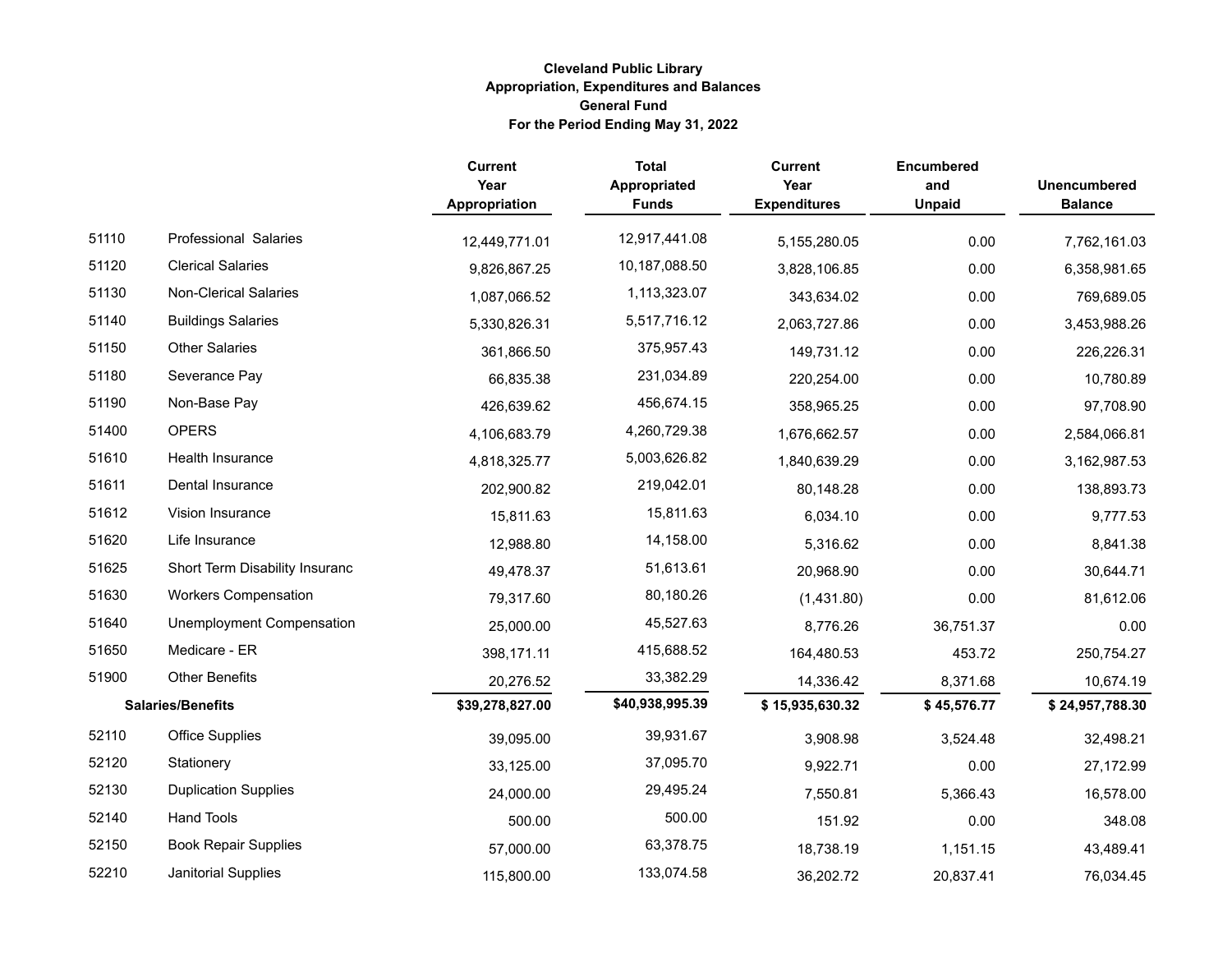|       |                               | <b>Current</b><br>Year<br>Appropriation | <b>Total</b><br>Appropriated<br><b>Funds</b> | <b>Current</b><br>Year<br><b>Expenditures</b> | <b>Encumbered</b><br>and<br><b>Unpaid</b> | <b>Unencumbered</b><br><b>Balance</b> |
|-------|-------------------------------|-----------------------------------------|----------------------------------------------|-----------------------------------------------|-------------------------------------------|---------------------------------------|
| 52220 | <b>Electrical Supplies</b>    | 40,000.00                               | 45,573.55                                    | 22,592.24                                     | 4,359.90                                  | 18,621.41                             |
| 52230 | Maintenance Supplies          | 243,500.00                              | 282,863.34                                   | 74,043.60                                     | 47,586.64                                 | 161,233.10                            |
| 52240 | Uniforms                      | 35,000.00                               | 38,757.62                                    | 10,878.27                                     | 138.50                                    | 27,740.85                             |
| 52300 | <b>Motor Vehicle Supplies</b> | 55,000.00                               | 59,132.12                                    | 29,788.46                                     | 25,705.62                                 | 3,638.04                              |
| 52900 | <b>Other Supplies</b>         | 203,835.00                              | 227,314.93                                   | 52,860.36                                     | 12,858.96                                 | 161,595.61                            |
|       | <b>Supplies</b>               | \$846,855.00                            | \$957,117.50                                 | \$266,638.26                                  | \$121,529.09                              | \$568,950.15                          |
| 53100 | Travel/Meetings               | 75,000.00                               | 75,900.00                                    | 8,317.42                                      | 13,506.15                                 | 54,076.43                             |
| 53210 | Telecommunications            | 278,000.00                              | 291,193.36                                   | 110,774.86                                    | 167,486.90                                | 12,931.60                             |
| 53230 | Postage/Freight               | 55,600.00                               | 81,231.60                                    | 16,728.69                                     | 54,532.11                                 | 9,970.80                              |
| 53240 | PR/Other Communications       | 227,200.00                              | 272,389.51                                   | 40,897.89                                     | 46,334.87                                 | 185, 156.75                           |
| 53310 | <b>Building Repairs</b>       | 325,000.00                              | 370,335.46                                   | 94,753.05                                     | 99,123.19                                 | 176,459.22                            |
| 53320 | <b>Machine Repairs</b>        | 30,000.00                               | 38,196.51                                    | 6,842.92                                      | 6,490.42                                  | 24,863.17                             |
| 53340 | <b>Building Maintenance</b>   | 524,950.00                              | 963,427.27                                   | 332,373.01                                    | 173,175.86                                | 457,878.40                            |
| 53350 | <b>Machine Maintenance</b>    | 153,764.29                              | 201,114.82                                   | 50,007.28                                     | 28,778.90                                 | 122,328.64                            |
| 53360 | <b>Computer Maintenance</b>   | 396,005.76                              | 404,816.46                                   | 219,419.85                                    | 25,786.56                                 | 159,610.05                            |
| 53370 | Motor Vehicle Repairs/Maint   | 27,000.00                               | 30,328.55                                    | 19,744.03                                     | 11,221.15                                 | (636.63)                              |
| 53380 | <b>Contract Security</b>      | 665,000.00                              | 1,522,565.77                                 | 277,762.37                                    | 585,871.50                                | 658,931.90                            |
| 53390 | Landscaping                   | 40,000.00                               | 40,000.00                                    | 0.00                                          | 0.00                                      | 40,000.00                             |
| 53400 | Insurance                     | 533,788.00                              | 533,788.00                                   | (945.00)                                      | 0.00                                      | 534,733.00                            |
| 53510 | Rent/Leases                   | 167,818.37                              | 238,884.40                                   | 67,377.25                                     | 90,696.95                                 | 80,810.20                             |
| 53520 | <b>Equipment Rental</b>       | 27,915.72                               | 35,018.49                                    | 6,325.94                                      | 7,086.69                                  | 21,605.86                             |
| 53610 | Electricity                   | 1,770,000.00                            | 2,106,294.05                                 | 682,793.77                                    | 1,064,284.53                              | 359,215.75                            |
| 53620 | Gas                           | 155,000.00                              | 177,191.98                                   | 105,196.54                                    | 51,617.62                                 | 20,377.82                             |
| 53630 | <b>Chilled Water</b>          | 671,046.00                              | 706,973.42                                   | 83,479.09                                     | 602,808.58                                | 20,685.75                             |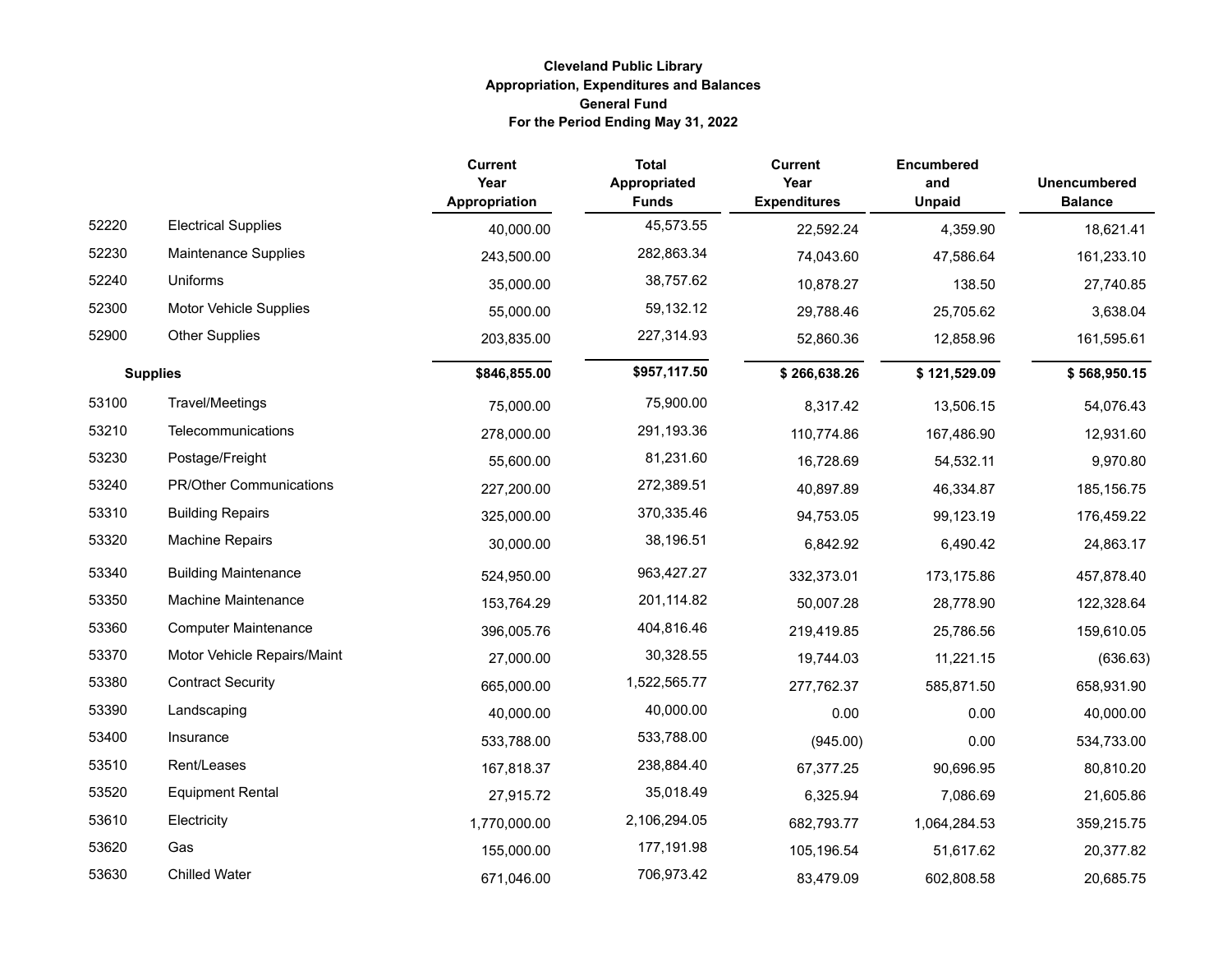|       |                                      | <b>Current</b><br>Year<br>Appropriation | <b>Total</b><br>Appropriated<br><b>Funds</b> | <b>Current</b><br>Year<br><b>Expenditures</b> | <b>Encumbered</b><br>and<br><b>Unpaid</b> | <b>Unencumbered</b><br><b>Balance</b> |
|-------|--------------------------------------|-----------------------------------------|----------------------------------------------|-----------------------------------------------|-------------------------------------------|---------------------------------------|
| 53640 | Water/Sewer                          | 152,000.00                              | 183,829.12                                   | 41,390.31                                     | 134,897.63                                | 7,541.18                              |
| 53710 | <b>Professional Services</b>         | 1,628,279.69                            | 2,249,709.22                                 | 455,593.88                                    | 632,344.66                                | 1,161,770.68                          |
| 53720 | <b>Auditors Fees</b>                 | 785,000.00                              | 897,900.50                                   | 512,526.24                                    | 103,468.00                                | 281,906.26                            |
| 53730 | <b>Bank Service Charges</b>          | 8,500.00                                | 8,500.00                                     | 3,401.57                                      | 0.00                                      | 5,098.43                              |
| 53800 | <b>Library Material Control</b>      | 276,500.00                              | 565,996.23                                   | 231,999.00                                    | 45,865.11                                 | 288,132.12                            |
| 53900 | <b>Other Purchased Services</b>      | 1,460,110.77                            | 1,461,327.02                                 | 1,456,474.02                                  | 3,853.00                                  | 1,000.00                              |
|       | <b>Purchased/Contracted Services</b> | \$10,433,478.60                         | \$13,456,911.74                              | \$4,823,233.98                                | \$3,949,230.38                            | \$4,684,447.38                        |
| 54110 | <b>Books</b>                         | 1,976,000.00                            | 3,073,952.56                                 | 530,406.49                                    | 1,208,122.94                              | 1,335,423.13                          |
| 54120 | Continuations                        | 340,000.00                              | 657,487.94                                   | 113,589.75                                    | 246,004.33                                | 297,893.86                            |
| 54210 | Periodicals                          | 755,000.00                              | 1,024,794.16                                 | 68,642.23                                     | 202,989.46                                | 753,162.47                            |
| 54220 | Microforms                           | 17,650.00                               | 41,598.00                                    | 14,698.00                                     | 10,275.00                                 | 16,625.00                             |
| 54310 | Video Media                          | 1,085,000.00                            | 1,758,041.20                                 | 229,083.16                                    | 754,258.46                                | 774,699.58                            |
| 54320 | Audio Media - Spoken                 | 55,500.00                               | 113,340.07                                   | 11,982.20                                     | 53,703.63                                 | 47,654.24                             |
| 54325 | Audio Media - Music                  | 122,750.00                              | 213,675.79                                   | 25,957.22                                     | 111,198.88                                | 76,519.69                             |
| 54500 | Database Services                    | 820,000.00                              | 1,454,200.58                                 | 433,589.43                                    | 191,853.89                                | 828,757.26                            |
| 54530 | eMedia                               | 1,677,905.37                            | 3,113,432.33                                 | 500,998.25                                    | 1,262,196.09                              | 1,350,237.99                          |
| 54600 | Interlibrary Loan                    | 3,200.00                                | 4,503.75                                     | 3,254.75                                      | 1,814.00                                  | (565.00)                              |
| 54710 | Bookbinding                          | 30,000.00                               | 32,673.58                                    | 9,252.08                                      | 23,421.50                                 | 0.00                                  |
| 54720 | <b>Preservation Services</b>         | 40,650.00                               | 57,901.05                                    | 14,405.05                                     | 16,851.00                                 | 26,645.00                             |
| 54730 | <b>Preservation Boxing</b>           | 8,000.00                                | 11,991.95                                    | 5,668.34                                      | 135.80                                    | 6,187.81                              |
| 54790 | <b>Preservation Reformatting</b>     | 25,811.63                               | 44,160.10                                    | 14,311.63                                     | 4,036.84                                  | 25,811.63                             |
| 54905 | Other LM-Hotspots                    | 150,000.00                              | 314,518.03                                   | 5,399.48                                      | 110,785.55                                | 198,333.00                            |
|       | <b>Library Materials</b>             | \$7,107,467.00                          | \$11,916,271.09                              | \$1,981,238.06                                | \$4,197,647.37                            | \$5,737,385.66                        |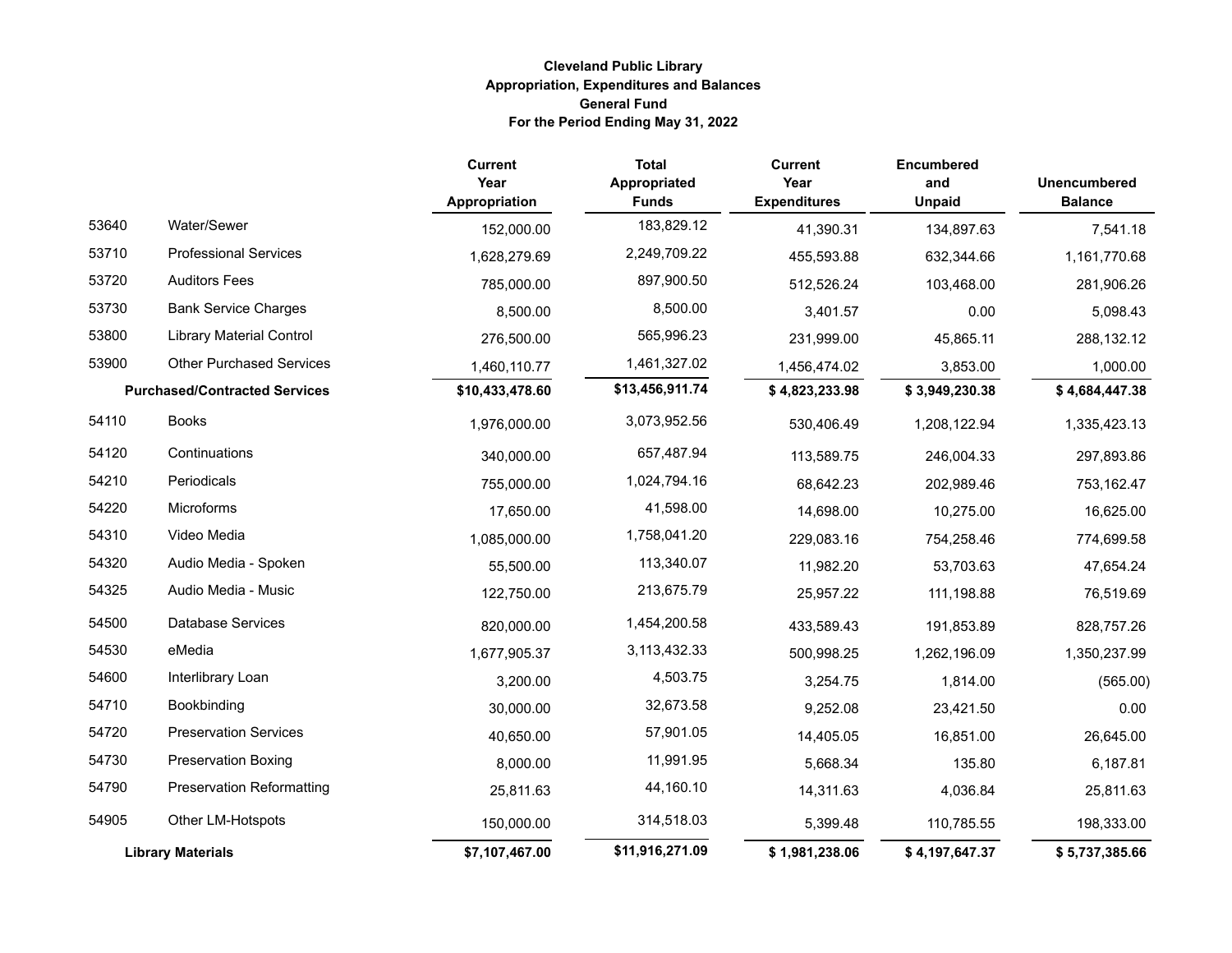|       |                               | <b>Current</b><br>Year<br>Appropriation | <b>Total</b><br><b>Appropriated</b><br><b>Funds</b> | <b>Current</b><br>Year<br><b>Expenditures</b> | <b>Encumbered</b><br>and<br><b>Unpaid</b> | <b>Unencumbered</b><br><b>Balance</b> |
|-------|-------------------------------|-----------------------------------------|-----------------------------------------------------|-----------------------------------------------|-------------------------------------------|---------------------------------------|
| 55510 | <b>Furniture</b>              | 105,000.00                              | 173,998.47                                          | 63,420.46                                     | 20,173.97                                 | 90,404.04                             |
| 55520 | Equipment                     | 234,267.00                              | 303,764.32                                          | 66,250.23                                     | 64,482.15                                 | 173,031.94                            |
| 55530 | <b>Computer Hardware</b>      | 313,000.00                              | 480,609.47                                          | 205,092.75                                    | 7,407.71                                  | 268,109.01                            |
| 55540 | Software                      | 41,500.00                               | 47,704.49                                           | 11,830.22                                     | 0.00                                      | 35,874.27                             |
| 55700 | Motor Vehicles                | 90,000.00                               | 44,625.00                                           | 0.00                                          | 0.00                                      | 44,625.00                             |
|       | <b>Capital Outlay</b>         | \$783,767.00                            | \$1,050,701.75                                      | \$346,593.66                                  | \$92,063.83                               | \$612,044.26                          |
| 57100 | Memberships                   | 101,720.22                              | 103,370.22                                          | 43,468.00                                     | 24,904.22                                 | 34,998.00                             |
| 57200 | Taxes                         | 10,000.00                               | 19,732.08                                           | 1,721.02                                      | 18,011.06                                 | 0.00                                  |
| 57500 | Refunds/Reimbursements        | 63,000.00                               | 73,686.45                                           | 45,955.74                                     | 3,515.08                                  | 24,215.63                             |
|       | <b>Miscellaneous Expenses</b> | \$174,720.22                            | \$196,788.75                                        | \$91,144.76                                   | \$46,430.36                               | \$59,213.63                           |
| 59810 | Advances Out                  | 0.00                                    | 0.00                                                | 75,000.00                                     | 0.00                                      | (75,000.00)                           |
|       | <b>Advances</b>               | \$0.00                                  | \$0.00                                              | \$75,000.00                                   | \$0.00                                    | \$(75,000.00)                         |
| 59900 | <b>Transfers Out</b>          | 3,294,215.15                            | 7,294,215.15                                        | 7,294,215.15                                  | 0.00                                      | 0.00                                  |
|       | <b>Transfers</b>              | \$3,294,215.15                          | \$7,294,215.15                                      | \$7,294,215.15                                | \$0.00                                    | \$0.00                                |
|       | <b>TOTAL</b>                  | \$61,919,329.97                         | \$75,811,001.37                                     | \$30,813,694.19                               | \$8,452,477.80                            | \$36,544,829.38                       |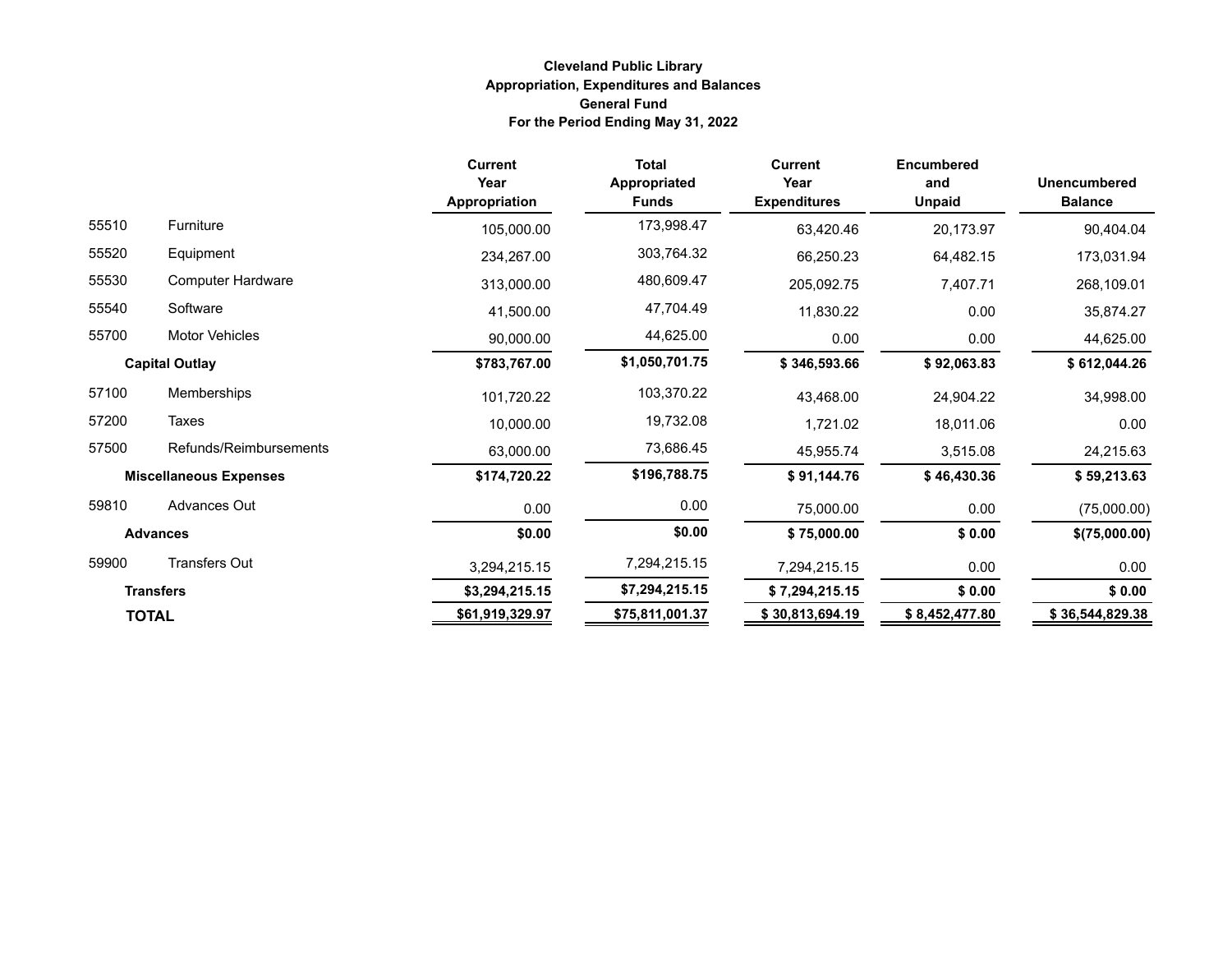### **Cleveland Public Library Revenue, Expenditures and Changes in Fund Balances For the Period Ending May 31, 2022**

|     |                                    | <b>Beginning Year</b><br><b>Balance</b> | <b>Year to Date</b><br><b>Receipts</b> | <b>Year to Date</b><br><b>Expenditures</b> | <b>Year to Date</b><br><b>Encumbrances</b> | <b>Unencumbered</b><br><b>Balance</b> |
|-----|------------------------------------|-----------------------------------------|----------------------------------------|--------------------------------------------|--------------------------------------------|---------------------------------------|
| 101 | <b>General Fund</b>                | 38,408,564.99                           | 34,570,953.21                          | 30,813,694.19                              | 8,452,477.80                               | 33,713,346.21                         |
|     | <b>Total General Fund</b>          | \$38,408,564.99                         | \$34,570,953.21                        | \$30,813,694.19                            | \$8,452,477.80                             | \$33,713,346.21                       |
| 201 | Anderson                           | 415,694.25                              | 1,567.44                               | 0.00                                       | 0.00                                       | 417,261.69                            |
| 202 | Endowment for the Blind            | 3,209,639.54                            | 54,309.96                              | 0.00                                       | 0.00                                       | 3,263,949.50                          |
| 203 | Founders                           | 6,350,634.11                            | 277,287.94                             | 299,911.13                                 | 416,424.74                                 | 5,911,586.18                          |
| 204 | Kaiser/Brunckhart                  | 161,124.43                              | 0.00                                   | 0.00                                       | 0.00                                       | 161,124.43                            |
| 205 | Kraley                             | 232,554.88                              | 1,498.57                               | 562.50                                     | 95.83                                      | 233,395.12                            |
| 206 | Library                            | 218,302.96                              | 1,106.75                               | 1,158.38                                   | 0.00                                       | 218,251.33                            |
| 207 | Pepke                              | 191,289.85                              | 0.00                                   | 0.00                                       | 0.00                                       | 191,289.85                            |
| 208 | Wickwire                           | 1,961,622.38                            | (626.50)                               | 0.00                                       | 0.00                                       | 1,960,995.88                          |
| 209 | Wittke                             | 121,718.27                              | 0.00                                   | 0.00                                       | 0.00                                       | 121,718.27                            |
| 210 | Young                              | 6,196,611.66                            | (430.75)                               | 0.00                                       | 0.00                                       | 6,196,180.91                          |
| 226 | Judd                               | 296,670.58                              | 65,560.75                              | 73,272.64                                  | 17,317.81                                  | 271,640.88                            |
| 228 | Lockwood Thompson Memorial         | 304,563.93                              | 100,967.00                             | 71,903.64                                  | 105,801.31                                 | 227,825.98                            |
| 230 | Schweinfurth                       | 226,079.52                              | 0.00                                   | 0.00                                       | 0.00                                       | 226,079.52                            |
| 231 | <b>CLEVNET</b>                     | 1,702,549.67                            | 2,996,860.66                           | 2,379,112.54                               | 937,522.38                                 | 1,382,775.41                          |
| 251 | OLBPD-Library for the Blind        | 423,697.15                              | 628,415.00                             | 560,551.85                                 | 2,668.88                                   | 488,891.42                            |
| 254 | MyCom                              | 47,348.50                               | 100,845.03                             | 125,811.88                                 | 10,308.74                                  | 12,072.91                             |
| 257 | <b>Tech Centers</b>                | 122,087.96                              | 31,000.00                              | 88,240.87                                  | 1,355.39                                   | 63,491.70                             |
| 259 | Rice Solar Panel System            | 108,531.62                              | 4.54                                   | 0.00                                       | 108,049.79                                 | 486.37                                |
| 260 | Coronavirus Relief Fund            | 128,379.60                              | 0.00                                   | 107,019.60                                 | 21,360.00                                  | 0.00                                  |
|     | <b>Total Special Revenue Funds</b> | \$22,419,100.86                         | \$4,258,366.39                         | \$3,707,545.03                             | \$1,620,904.87                             | \$21,349,017.35                       |
| 301 | Debt Service                       | 333.42                                  | 3,294,504.94                           | 0.00                                       | 0.00                                       | 3,294,838.36                          |
|     | <b>Total Debt Service Fund</b>     | \$333.42                                | \$3,294,504.94                         | \$0.00                                     | \$0.00                                     | \$3,294,838.36                        |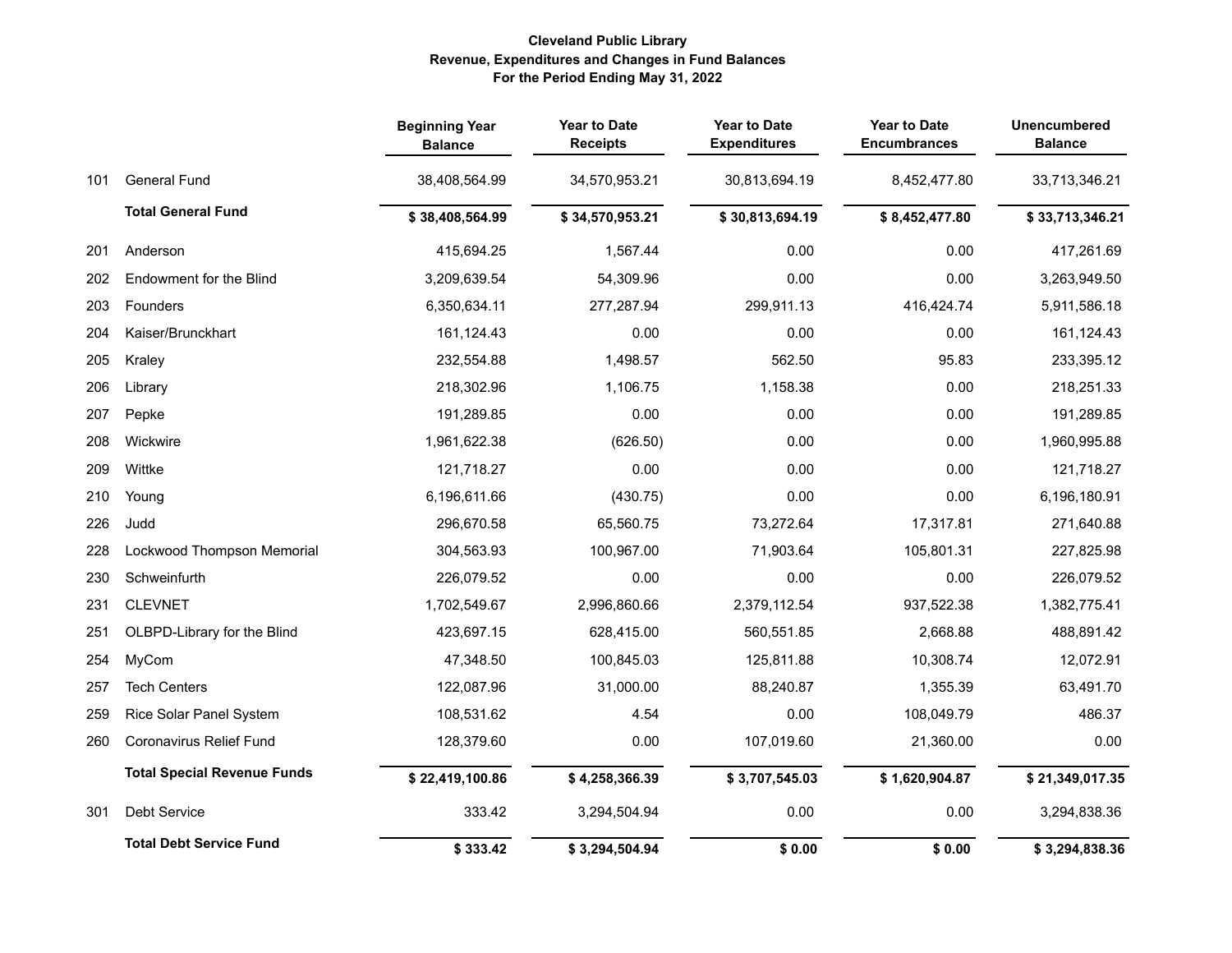### **Cleveland Public Library Revenue, Expenditures and Changes in Fund Balances For the Period Ending May 31, 2022**

|     |                                    | <b>Beginning Year</b><br><b>Balance</b> | <b>Year to Date</b><br><b>Receipts</b> | <b>Year to Date</b><br><b>Expenditures</b> | <b>Year to Date</b><br><b>Encumbrances</b> | <b>Unencumbered</b><br><b>Balance</b> |
|-----|------------------------------------|-----------------------------------------|----------------------------------------|--------------------------------------------|--------------------------------------------|---------------------------------------|
| 401 | <b>Building &amp; Repair</b>       | 19,444,486.08                           | 9,200,000.00                           | 1,813,923.84                               | 9,772,202.53                               | 17,058,359.71                         |
| 402 | Construction - Tax-Exempt          | 45,085,791.76                           | 50,812.85                              | 8,109,497.82                               | 31,236,793.86                              | 5,790,312.93                          |
| 403 | <b>Construction - Taxable</b>      | 9,225,697.76                            | 43,051.98                              | 1,778.55                                   | 2,683.41                                   | 9,264,287.78                          |
|     | <b>Total Capital Project Funds</b> | \$73,755,975.60                         | \$9,293,864.83                         | \$9,925,200.21                             | \$41,011,679.80                            | \$32,112,960.42                       |
| 501 | Abel                               | 328,605.99                              | 10,991.12                              | 31,674.21                                  | 0.00                                       | 307,922.90                            |
| 502 | Ambler                             | 3,352.47                                | 0.00                                   | 0.00                                       | 0.00                                       | 3,352.47                              |
| 503 | Beard                              | 66,632.58                               | 2,075.21                               | 2,380.00                                   | 5,270.00                                   | 61,057.79                             |
| 504 | Klein                              | 7,925.16                                | 0.00                                   | 0.00                                       | 0.00                                       | 7,925.16                              |
| 505 | Malon/Schroeder                    | 380,897.67                              | 3,748.28                               | 7,681.31                                   | 0.00                                       | 376,964.64                            |
| 506 | McDonald                           | 262,765.68                              | 1,037.39                               | 1,550.00                                   | 2,480.00                                   | 259,773.07                            |
| 507 | Ratner                             | 135,033.51                              | 0.00                                   | 0.00                                       | 0.00                                       | 135,033.51                            |
| 508 | Root                               | 58,134.00                               | 0.00                                   | 0.00                                       | 0.00                                       | 58,134.00                             |
| 509 | Sugarman                           | 254,387.72                              | 1,653.25                               | 0.00                                       | 0.00                                       | 256,040.97                            |
| 510 | Thompson                           | 184,690.55                              | 0.00                                   | 0.00                                       | 0.00                                       | 184,690.55                            |
| 511 | Weidenthal                         | 9,810.96                                | 0.00                                   | 0.00                                       | 0.00                                       | 9,810.96                              |
| 512 | White                              | 2,995,228.55                            | 15,687.88                              | 8,452.92                                   | 50,811.04                                  | 2,951,652.47                          |
| 513 | Beard Anna Young                   | 114,182.21                              | 3,294.21                               | 0.00                                       | 0.00                                       | 117,476.42                            |
| 514 | Paulson                            | 155,782.72                              | 0.00                                   | 0.00                                       | 0.00                                       | 155,782.72                            |
|     | <b>Total Permanent Funds</b>       | \$4,957,429.77                          | \$38,487.34                            | \$51,738.44                                | \$58,561.04                                | \$4,885,617.63                        |
| 901 | <b>Unclaimed Funds</b>             | 9,155.10                                | 2,005.20                               | 2,121.00                                   | 0.00                                       | 9,039.30                              |
| 905 | <b>CLEVNET Fines &amp; Fees</b>    | 5,191.16                                | 28,950.78                              | 27,154.40                                  | 0.00                                       | 6,987.54                              |
|     | <b>Total Agency Funds</b>          | \$14,346.26                             | \$30,955.98                            | \$29,275.40                                | \$0.00                                     | \$16,026.84                           |
|     | <b>Total All Funds</b>             | \$139,555,750.90                        | \$51,487,132.69                        | \$44,527,453.27                            | \$51,143,623.51                            | \$95,371,806.81                       |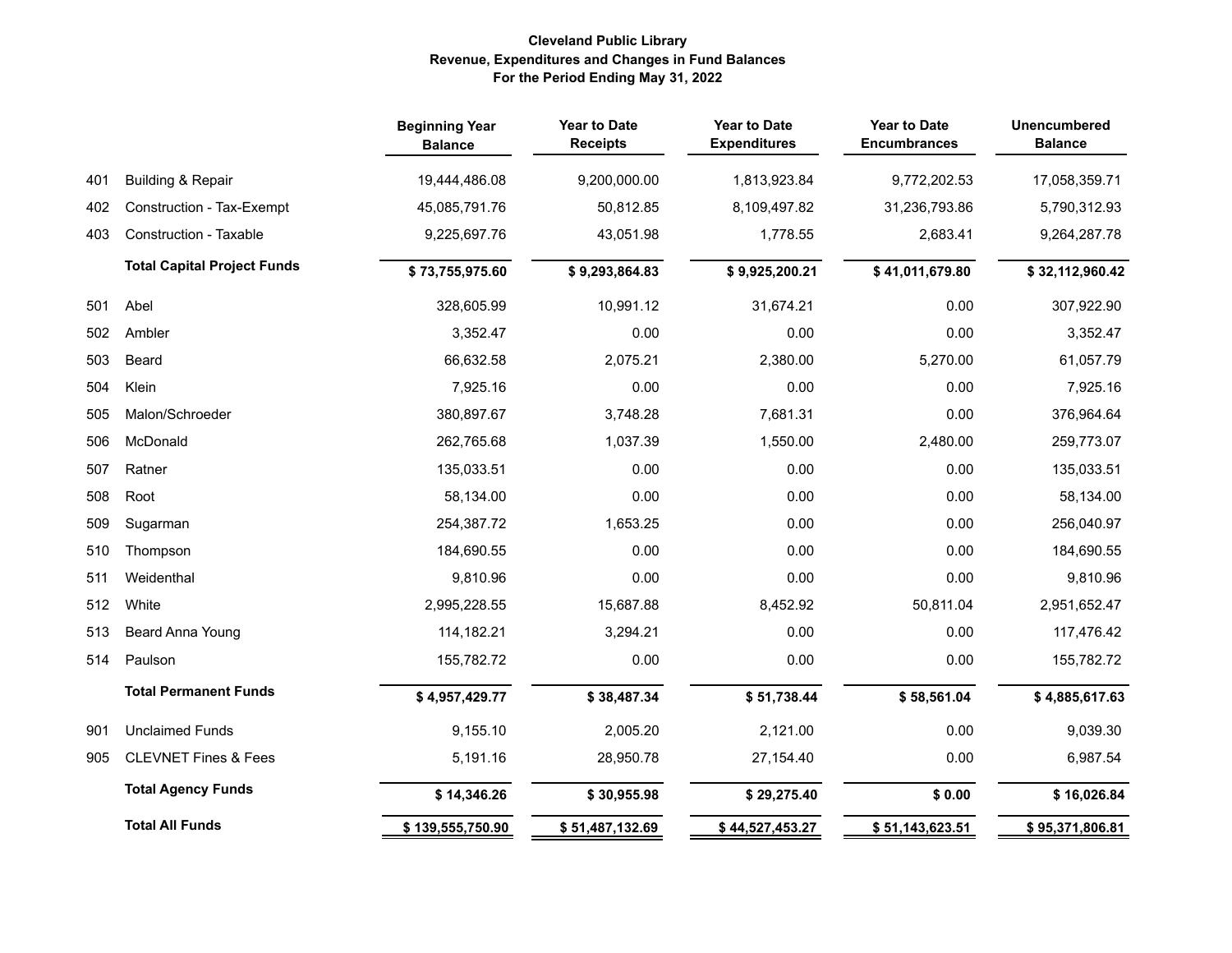# **Cleveland Public Library Year-To-Date Budget Report Construction - Tax-Exempt Fund 402 For the Period Ending May 31, 2022**

|       |                                      | Original<br><b>Budget</b> | <b>Revised Budget</b> | <b>YTD Actual</b> | <b>Encumbered</b><br>and<br><b>Unpaid</b> | <b>Available</b><br><b>Balance</b> |
|-------|--------------------------------------|---------------------------|-----------------------|-------------------|-------------------------------------------|------------------------------------|
| 44400 | Investment Earnings (Capital)        | 0.00                      | 0.00                  | $-50,812.85$      | 0.00                                      | 50,812.85                          |
|       | <b>Investment Earnings</b>           | 0.00                      | 0.00                  | $-50,812.85$      | 0.00                                      | 50,812.85                          |
| 52900 | <b>Other Supplies</b>                | 0.00                      | 5,666.27              | 959.59            | 4,706.68                                  | 0.00                               |
|       | <b>Supplies</b>                      | 0.00                      | 5,666.27              | 959.59            | 4,706.68                                  | 0.00                               |
| 53710 | <b>Professional Services</b>         | 4,775.97                  | 40,420.59             | 9,204.38          | 19,703.48                                 | 11,512.73                          |
|       | <b>Purchased/Contracted Services</b> | 4,775.97                  | 40,420.59             | 9,204.38          | 19,703.48                                 | 11,512.73                          |
| 55100 | Land                                 | 0.00                      | 169,033.39            | 30,898.49         | 138,134.90                                | 0.00                               |
| 55300 | Construction/Improvements            | 15,844.03                 | 44,044,925.74         | 8,068,435.36      | 30,466,376.97                             | 5,510,113.41                       |
| 55510 | Furniture                            | 0.00                      | 373,465.48            | 0.00              | 228,465.48                                | 145,000.00                         |
| 55520 | Equipment                            | 0.00                      | 355,026.35            | 0.00              | 355,026.35                                | 0.00                               |
| 55530 | <b>Computer Hardware</b>             | 0.00                      | 144,920.00            | 0.00              | 24,380.00                                 | 120,540.00                         |
|       | <b>Capital Outlay</b>                | 15,844.03                 | 45,087,370.96         | 8,099,333.85      | 31,212,383.70                             | 5,775,653.41                       |
|       | <b>TOTAL Revenues</b>                | 0.00                      | 0.00                  | $-50,812.85$      |                                           | 50,812.85                          |
|       | <b>TOTAL Expenditures</b>            | 20,620.00                 | 45, 133, 457.82       | 8,109,497.82      | 31,236,793.86                             | 5,787,166.14                       |
|       |                                      | <b>Prior Fund Balance</b> |                       | 45,085,791.76     |                                           |                                    |

| PHOL FUND Dalance           | 40,000,191.70  |
|-----------------------------|----------------|
| Change in Fund Balance      | (8,058,684.97) |
| <b>Current Fund Balance</b> | 37.027.106.79  |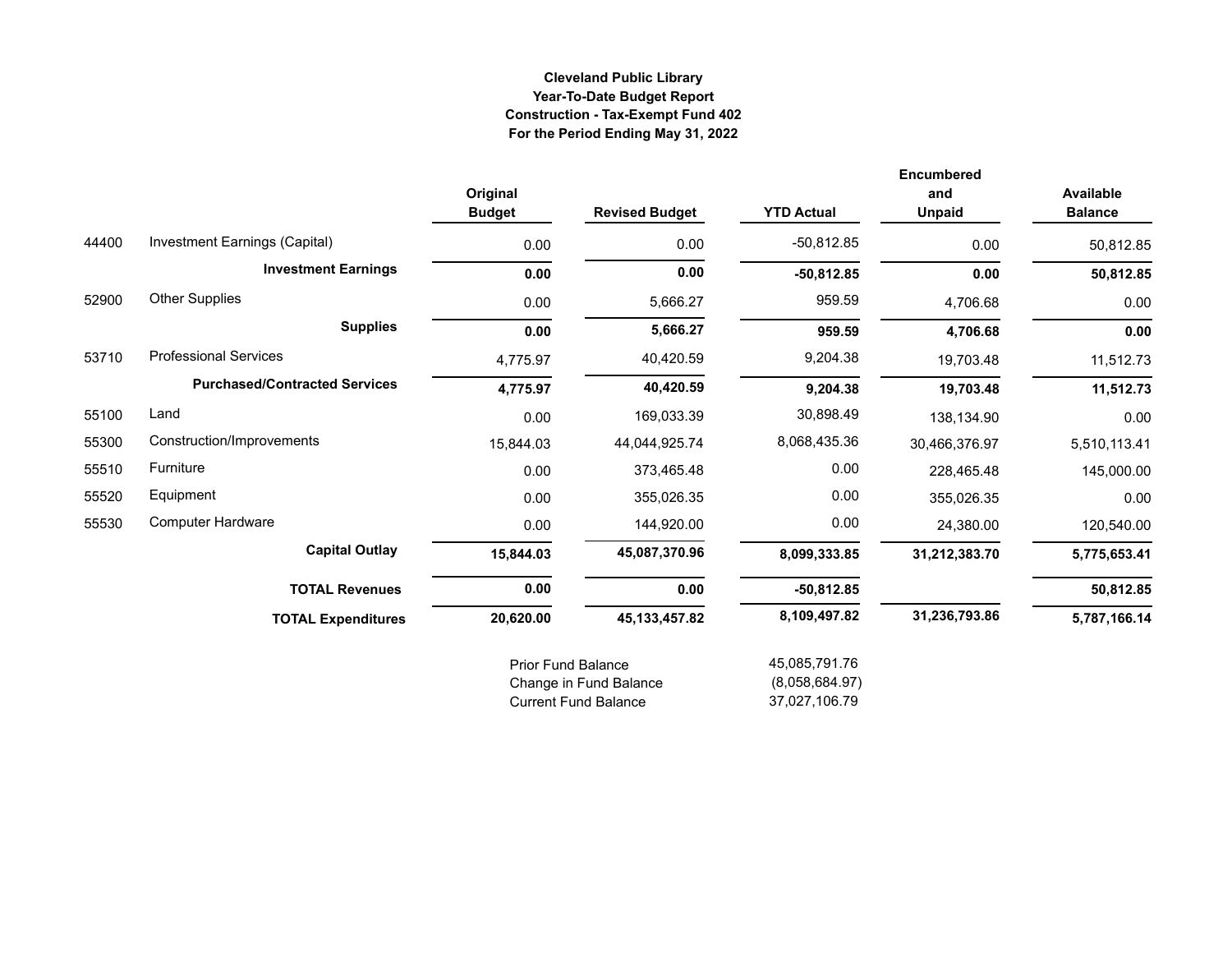## **Cleveland Public Library Year-To-Date Budget Report Construction - Taxable Fund 403 For the Period Ending May 31, 2022**

|       |                                      | Original<br><b>Budget</b> | <b>Revised Budget</b>       | <b>YTD Actual</b> | <b>Encumbered</b><br>and<br><b>Unpaid</b> | <b>Available</b><br><b>Balance</b> |
|-------|--------------------------------------|---------------------------|-----------------------------|-------------------|-------------------------------------------|------------------------------------|
| 44400 | Investment Earnings (Capital)        | 0.00                      | 0.00                        | $-43,051.98$      | 0.00                                      | 43,051.98                          |
|       | <b>Investment Earnings</b>           | 0.00                      | 0.00                        | $-43,051.98$      | 0.00                                      | 43,051.98                          |
| 53710 | <b>Professional Services</b>         | 5,000.00                  | 5,786.91                    | 1,778.55          | 2,683.41                                  | 1,324.95                           |
|       | <b>Purchased/Contracted Services</b> | 5,000.00                  | 5,786.91                    | 1,778.55          | 2,683.41                                  | 1,324.95                           |
| 55300 | Construction/Improvements            | 0.00                      | 897,703.96                  | 0.00              | 0.00                                      | 897,703.96                         |
|       | <b>TOTAL Revenues</b>                | 0.00                      | 0.00                        | $-43,051.98$      |                                           | 43,051.98                          |
|       | <b>TOTAL Expenditures</b>            | 5,000.00                  | 903,490.87                  | 1,778.55          | 2,683.41                                  | 899,028.91                         |
|       |                                      | <b>Prior Fund Balance</b> |                             | 9,225,697.76      |                                           |                                    |
|       |                                      |                           | Change in Fund Balance      | 41,273.43         |                                           |                                    |
|       |                                      |                           | <b>Current Fund Balance</b> | 9,266,971.19      |                                           |                                    |